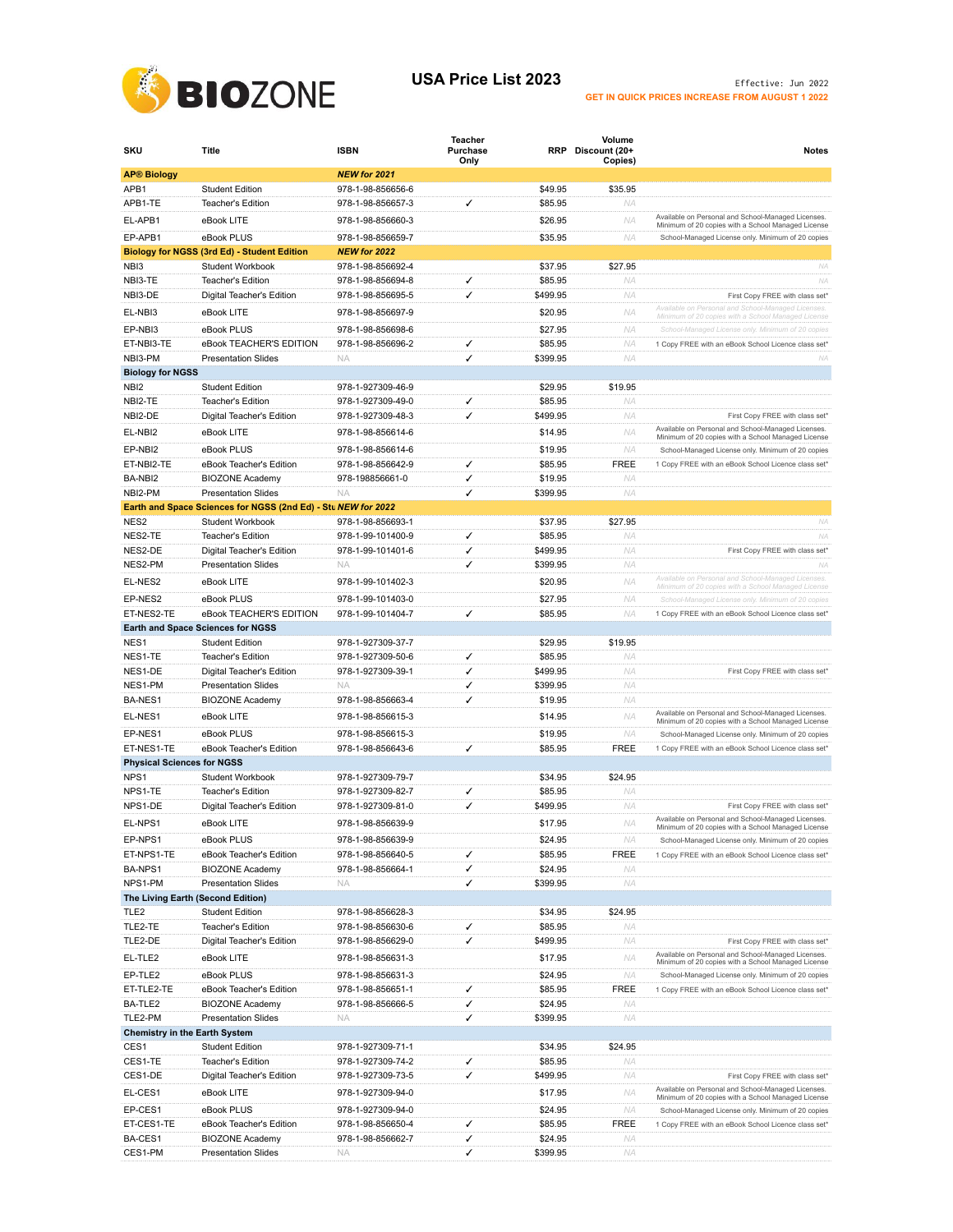

## USA Price List 2023 **Effective:** Jun 2022 **GET IN QUICK PRICES INCREASE FROM AUGUST 1 2022**

| SKU                                            | Title                                          | <b>ISBN</b>       | Teacher<br>Purchase<br>Only |          | Volume<br>RRP Discount (20+<br>Copies) | <b>Notes</b>                                                                                             |  |  |
|------------------------------------------------|------------------------------------------------|-------------------|-----------------------------|----------|----------------------------------------|----------------------------------------------------------------------------------------------------------|--|--|
| <b>Physics of the Universe</b>                 |                                                |                   |                             |          |                                        |                                                                                                          |  |  |
| POU <sub>1</sub>                               | <b>Student Edition</b>                         | 978-1-927309-75-9 |                             | \$34.95  | \$24.95                                |                                                                                                          |  |  |
| POU1-TE                                        | Teacher's Edition                              | 978-1-927309-78-0 | ✓                           | \$85.95  | NA                                     |                                                                                                          |  |  |
| POU1-DE                                        | Digital Teacher's Edition                      | 978-1-927309-77-3 | ✓                           | \$499.95 | NA                                     | First Copy FREE with class set*                                                                          |  |  |
| EL-POU1                                        | eBook LITE                                     | 978-1-98-856618-4 |                             | \$17.95  | <b>NA</b>                              | Available on Personal and School-Managed Licenses.<br>Minimum of 20 copies with a School Managed License |  |  |
| EP-POU1                                        | eBook PLUS                                     | 978-1-98-856618-4 |                             | \$24.95  | NA                                     | School-Managed License only. Minimum of 20 copies                                                        |  |  |
| ET-POU1-TE                                     | eBook Teacher's Edition                        | 978-1-98-856645-0 | ✓                           | \$85.95  | <b>FREE</b>                            | 1 Copy FREE with an eBook School Licence class set*                                                      |  |  |
| BA-POU1                                        | <b>BIOZONE Academy</b>                         | 978-1-98-856665-8 | ✓                           | \$24.95  | NA                                     |                                                                                                          |  |  |
| POU1-PM<br><b>AP® Biology 1</b>                | <b>Presentation Slides</b>                     | <b>NA</b>         | ✓                           | \$399.95 | <b>NA</b>                              |                                                                                                          |  |  |
| AP1-2                                          | <b>Student Edition</b>                         | 978-1-927309-62-9 |                             | \$34.95  | \$24.95                                |                                                                                                          |  |  |
| AP1A-2                                         | Model Answers                                  | 978-1-927309-63-6 | ✓                           | \$8.95   | ΝA                                     |                                                                                                          |  |  |
| AP1DE-2                                        | Digital Teacher's Edition                      | 978-1-927309-64-3 | ✓                           | \$399.95 | NA                                     | First Copy FREE with class set*                                                                          |  |  |
| EL-AP1-2                                       | eBook LITE                                     | 978-1-927309-90-2 |                             | \$14.95  | <b>NA</b>                              | Available on Personal and School-Managed Licenses.                                                       |  |  |
| <b>EP-AP1-2</b>                                | eBook PLUS                                     | 978-1-927309-90-2 |                             | \$19.95  | NA                                     | Minimum of 20 copies with a School Managed License<br>School-Managed License only. Minimum of 20 copies  |  |  |
| <b>AP® Biology 2</b>                           |                                                |                   |                             |          |                                        |                                                                                                          |  |  |
| AP2-2                                          | <b>Student Edition</b>                         | 978-1-927309-65-0 |                             | \$34.95  | \$24.95                                |                                                                                                          |  |  |
| AP2A-2                                         | <b>Model Answers</b>                           | 978-1-927309-66-7 | ✓                           | \$8.95   | NA                                     |                                                                                                          |  |  |
| AP2DE-2                                        | Digital Teacher's Edition                      | 978-1-927309-67-4 | ✓                           | \$399.95 | <b>NA</b>                              | First Copy FREE with class set*                                                                          |  |  |
| <b>EL-AP2-2</b>                                | eBook LITE                                     | 978-1-927309-91-9 |                             | \$14.95  | NA                                     | Available on Personal and School-Managed Licenses.<br>Minimum of 20 copies with a School Managed License |  |  |
| <b>EP-AP2-2</b>                                | eBook PLUS                                     | 978-1-927309-91-9 |                             | \$19.95  | NA                                     | School-Managed License only. Minimum of 20 copies                                                        |  |  |
| APB-2                                          | <b>Student Edition Bundle</b>                  | <b>NA</b>         |                             | \$59.90  | \$39.90                                |                                                                                                          |  |  |
| <b>IB Biology</b>                              |                                                |                   |                             |          |                                        |                                                                                                          |  |  |
| IB                                             | <b>Student Edition</b>                         | 978-1-927173-93-0 |                             | \$39.95  | \$29.95                                |                                                                                                          |  |  |
| IBA                                            | <b>Model Answers</b>                           | 978-1-927173-94-7 | ✓                           | \$8.95   | ΝA                                     |                                                                                                          |  |  |
| IBDE                                           | Digital Teacher's Edition                      | 978-1-927173-95-4 | ✓                           | \$399.95 | ΝA                                     | First Copy FREE with class set*                                                                          |  |  |
| EL-IB                                          | eBook LITE                                     | 978-1-98-856600-9 |                             | \$21.95  | NA                                     | Available on Personal and School-Managed Licenses.<br>Minimum of 20 copies with a School Managed License |  |  |
| EP-IB                                          | eBook PLUS                                     | 978-1-98-856600-9 |                             | \$29.95  | <b>NA</b>                              | School-Managed License only. Minimum of 20 copies                                                        |  |  |
| <b>IBPM</b>                                    | <b>Presentation Slides</b>                     | <b>NA</b>         | √                           | \$399.95 | <b>NA</b>                              |                                                                                                          |  |  |
| <b>AP® Environmental Science</b>               |                                                |                   |                             |          |                                        |                                                                                                          |  |  |
| APES1                                          | <b>Student Edition</b>                         | 978-1-98-856632-0 |                             | \$49.95  | \$35.95                                |                                                                                                          |  |  |
| APES1-TE                                       | Teacher's Edition                              | 978-1-98-856633-7 | ✓                           | \$85.95  | NA                                     |                                                                                                          |  |  |
| APES1-DE                                       | Digital Teacher's Edition                      | 978-1-98-856634-4 | ✓                           | \$499.95 | NA                                     | First Copy FREE with class set*                                                                          |  |  |
| EL-APES1                                       | eBook LITE                                     | 978-1-98-856635-1 |                             | \$26.95  | NA                                     | Available on Personal and School-Managed Licenses.<br>Minimum of 20 copies with a School Managed License |  |  |
| EP-APES1                                       | eBook PLUS                                     | 978-1-98-856635-1 |                             | \$35.95  | NA                                     | School-Managed License only. Minimum of 20 copies                                                        |  |  |
| ET-APES1-TE                                    | eBook Teacher's Edition                        | 978-1-98-856641-2 | ✓                           | \$85.95  | <b>FREE</b>                            | 1 Copy FREE with an eBook School Licence class set*                                                      |  |  |
| <b>Environmental Science</b>                   |                                                |                   |                             |          |                                        |                                                                                                          |  |  |
| <b>ENS</b><br><b>ENSA</b>                      | <b>Student Edition</b><br><b>Model Answers</b> | 978-1-927173-55-8 | ✓                           | \$29.95  | \$19.95<br>NA                          |                                                                                                          |  |  |
|                                                |                                                | 978-1-927173-60-2 |                             | \$8.95   |                                        | Available on Personal and School-Managed Licenses.                                                       |  |  |
| EL-ENS                                         | eBook LITE                                     | 978-1-927309-99-5 |                             | \$14.95  | NA                                     | Minimum of 20 copies with a School Managed License                                                       |  |  |
| EP-ENS                                         | eBook PLUS                                     | 978-1-927309-99-5 |                             | \$19.95  | ΝA                                     | School-Managed License only. Minimum of 20 copies                                                        |  |  |
| ET-ENS-TE                                      | eBook Teacher's Edition                        | 978-1-98-856653-5 | ✓                           | \$85.95  | <b>FREE</b>                            | 1 Copy FREE with an eBook School Licence class set*                                                      |  |  |
| <b>PMES</b><br><b>Anatomy &amp; Physiology</b> | <b>Presentation Slides</b>                     | <b>NA</b>         | ✓                           | \$299.95 | ΝA                                     |                                                                                                          |  |  |
| <b>ANP</b>                                     | <b>Student Edition</b>                         | 978-1-927173-57-2 |                             | \$29.95  | \$19.95                                |                                                                                                          |  |  |
| ANPA                                           | <b>Model Answers</b>                           | 978-1-927173-59-6 | ✓                           | \$8.95   | NA                                     |                                                                                                          |  |  |
| EL-ANP                                         | eBook LITE                                     | 978-1-927309-89-6 |                             | \$14.95  | NA                                     | Available on Personal and School-Managed Licenses.                                                       |  |  |
| EP-ANP                                         | eBook PLUS                                     | 978-1-927309-89-6 |                             | \$19.95  | NA.                                    | Minimum of 20 copies with a School Managed License                                                       |  |  |
| ET-ANP-TE                                      | eBook Teacher's Edition                        | 978-1-98-856652-8 | ✓                           | \$85.95  | FREE                                   | School-Managed License only. Minimum of 20 copies<br>1 Copy FREE with an eBook School Licence class set* |  |  |
| <b>PMAP</b>                                    | <b>Presentation Slides</b>                     | <b>NA</b>         | ✓                           | \$449.95 | NA                                     |                                                                                                          |  |  |
| <b>Cambridge International Biology 1</b>       |                                                |                   |                             |          |                                        |                                                                                                          |  |  |
| CIE1                                           | <b>Student Edition</b>                         | 978-1-927309-31-5 |                             | \$25.95  | \$16.95                                |                                                                                                          |  |  |
| CIE1A                                          | <b>Model Answers</b>                           | 978-1-927309-33-9 | ✓                           | \$8.95   | NA                                     |                                                                                                          |  |  |
| CIE1DE                                         | Digital Teacher's Edition                      | 978-1-927309-35-3 | ✓                           | \$399.95 | NA                                     | First Copy FREE with class set*                                                                          |  |  |
| EL-CIE1                                        | eBook LITE                                     | 978-1-927309-95-7 |                             | \$12.95  | NA                                     | Available on Personal and School-Managed Licenses.<br>Minimum of 20 copies with a School Managed License |  |  |
| EP-CIE1                                        | eBook PLUS                                     | 978-1-927309-95-7 |                             | \$16.95  | <b>NA</b>                              | School-Managed License only. Minimum of 20 copies                                                        |  |  |
| <b>Cambridge International Biology 2</b>       |                                                |                   |                             |          |                                        |                                                                                                          |  |  |
| CIE <sub>2</sub>                               | <b>Student Edition</b>                         | 978-1-927309-32-2 |                             | \$25.95  | \$16.95                                |                                                                                                          |  |  |
| CIE <sub>2</sub> A                             | <b>Model Answers</b>                           | 978-1-927309-34-6 | ✓                           | \$8.95   | NA                                     |                                                                                                          |  |  |
| CIE2DE                                         | Digital Teacher's Edition                      | 978-1-927309-36-0 | ✓                           | \$399.95 | NA                                     | First Copy FREE with class set*                                                                          |  |  |
| EL-CIE2                                        | eBook LITE                                     | 978-1-927309-96-4 |                             | \$12.95  | NA                                     | Available on Personal and School-Managed Licenses.<br>Minimum of 20 copies with a School Managed License |  |  |
| EP-CIE2                                        | eBook PLUS                                     | 978-1-927309-96-4 |                             | \$16.95  | NA                                     | School-Managed License only. Minimum of 20 copies                                                        |  |  |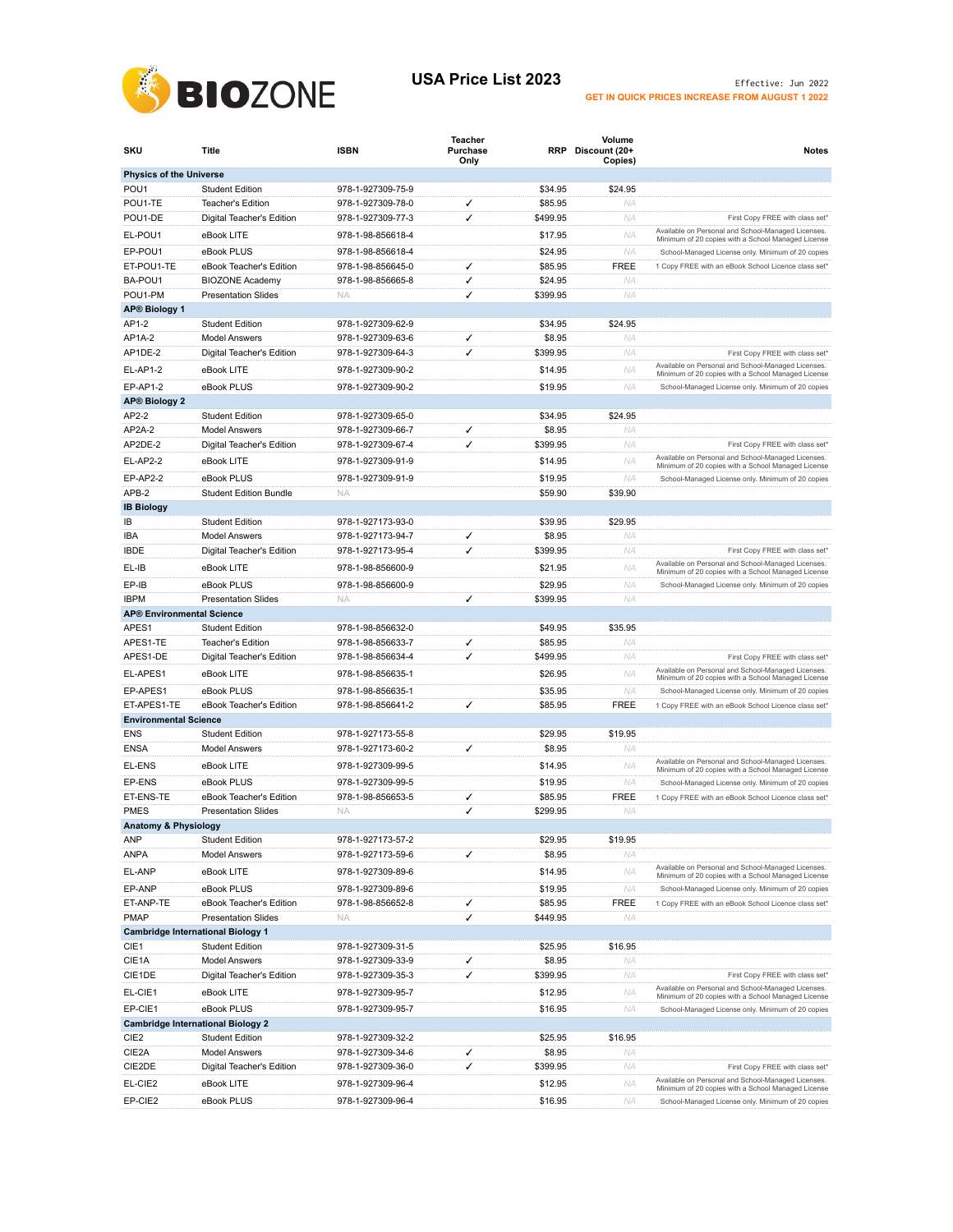

## USA Price List 2023 **Effective:** Jun 2022 **GET IN QUICK PRICES INCREASE FROM AUGUST 1 2022**

| SKU                               | <b>Title</b>                  | <b>ISBN</b>       | <b>Teacher</b><br>Purchase<br>Only |            | Volume<br>RRP Discount (20+<br>Copies) | <b>Notes</b>                                                                                             |
|-----------------------------------|-------------------------------|-------------------|------------------------------------|------------|----------------------------------------|----------------------------------------------------------------------------------------------------------|
| <b>Senior Biology 1</b>           |                               |                   |                                    |            |                                        |                                                                                                          |
| SB <sub>1</sub>                   | <b>Student Edition</b>        | 978-1-877462-59-7 |                                    | \$29.95    | \$19.95                                |                                                                                                          |
| SB <sub>1</sub> A                 | <b>Model Answers</b>          | 978-1-877462-61-0 | ✓                                  | \$8.95     | NA                                     |                                                                                                          |
| SB1TRC                            | Digital Teacher's Edition     | 978-1-927173-19-0 | ✓                                  | \$399.95   | <b>NA</b>                              | First Copy FREE with class set*                                                                          |
| EL-SB1                            | eBook LITE                    | 978-1-98-856621-4 |                                    | \$14.95    | <b>NA</b>                              | Available on Personal and School-Managed Licenses.<br>Minimum of 20 copies with a School Managed License |
| <b>Senior Biology 2</b>           |                               |                   |                                    |            |                                        |                                                                                                          |
| SB <sub>2</sub>                   | <b>Student Edition</b>        | 978-1-877462-60-3 |                                    | \$29.95    | \$19.95                                |                                                                                                          |
| SB <sub>2</sub> A                 | <b>Model Answers</b>          | 978-1-877462-62-7 | ✓                                  | \$8.95     | <b>NA</b>                              |                                                                                                          |
| SB2TRC                            | Digital Teacher's Edition     | 978-1-927173-20-6 | ✓                                  | \$399.95   | <b>NA</b>                              | First Copy FREE with class set*                                                                          |
| EL-SB2                            | eBook LITE                    | 978-1-98-856622-1 |                                    | \$14.95    | <b>NA</b>                              | Available on Personal and School-Managed Licenses.<br>Minimum of 20 copies with a School Managed License |
| <b>Modular Workbooks</b>          |                               |                   |                                    |            |                                        |                                                                                                          |
| MS1                               | Microbiology & Biotechnology  | 978-1-877462-12-2 |                                    | \$14.95    | \$9.95                                 |                                                                                                          |
| MS <sub>2</sub>                   | Health & Disease              | 978-1-877462-13-9 |                                    | \$13.95    | \$8.95                                 |                                                                                                          |
| MS3                               | Skills in Biology             | 978-1-877462-12-2 |                                    | \$14.95    | \$9.95                                 |                                                                                                          |
| MS4                               | Cell Biology & Biochemistry   | 978-1-927173-73-2 |                                    | \$14.95    | \$9.95                                 |                                                                                                          |
| MS <sub>6</sub>                   | Evolution                     | 978-1-877329-88-6 |                                    | \$13.95    | \$8.95                                 |                                                                                                          |
| MS7                               | <b>Human Evolution</b>        | 978-1-877329-89-4 |                                    | \$13.95    | \$8.95                                 |                                                                                                          |
| <b>Modular eBook LITE</b>         |                               |                   |                                    |            |                                        |                                                                                                          |
| EL-MS1                            | Microbiology & Biotechnology  | 978-1-98-856605-4 |                                    | \$9.95     | <b>NA</b>                              |                                                                                                          |
| EL-MS2                            | Health & Disease              | 978-1-98-856606-1 |                                    | \$9.95     | <b>NA</b>                              |                                                                                                          |
| EL-MS3                            | Skills in Biology             | 978-1-98-856607-8 |                                    | \$9.95     | <b>NA</b>                              |                                                                                                          |
| EL-MS4                            | Cell Biology and Biochemistry | 978-1-98-856609-2 |                                    | \$9.95     | <b>NA</b>                              |                                                                                                          |
| EL-MS5                            | Genes & Inheritance           | 978-1-98-856610-8 |                                    | \$9.95     | NA                                     |                                                                                                          |
| EL-MS6                            | Evolution (2nd Edition)       | 978-1-877462-98-6 |                                    | \$9.95     | <b>NA</b>                              |                                                                                                          |
| EL-MS7                            | Human Evolution (2nd Edition) | 978-1-877462-99-3 |                                    | \$9.95     | <b>NA</b>                              |                                                                                                          |
| EL-MS8                            | Ecology                       | 978-1-98-856613-9 |                                    | \$9.95     | <b>NA</b>                              |                                                                                                          |
| <b>Modular Presentation Media</b> |                               |                   |                                    |            |                                        |                                                                                                          |
| <b>PMHD</b>                       | Health & Disease              | <b>NA</b>         | ✓                                  | \$169.95   | <b>NA</b>                              |                                                                                                          |
| <b>PMCB</b>                       | Cell Biology & Biochemistry   | <b>NA</b>         | ✓                                  | \$249.95   | <b>NA</b>                              |                                                                                                          |
| PMGI                              | Genes and Inheritance         | <b>NA</b>         | ✓                                  | \$199.95   | <b>NA</b>                              |                                                                                                          |
| PMEV                              | Evolution                     | <b>NA</b>         | ✓                                  | \$149.95   | NA                                     |                                                                                                          |
| PMHE                              | <b>Human Evolution</b>        | <b>NA</b>         | ✓                                  | \$99.95    | <b>NA</b>                              |                                                                                                          |
| PMEC                              | Ecology                       | <b>NA</b>         | ✓                                  | \$249.95   | <b>NA</b>                              |                                                                                                          |
| <b>PMES</b>                       | <b>Environmental Science</b>  | <b>NA</b>         | ✓                                  | \$299.95   | <b>NA</b>                              |                                                                                                          |
| <b>PMAP</b>                       | Anatomy & Physiology          | <b>NA</b>         | ✓                                  | \$449.95   | NA                                     |                                                                                                          |
| <b>PMGE</b>                       | Genetics & Evolution Bundle   | <b>NA</b>         | ✓                                  | \$399.95   | <b>NA</b>                              |                                                                                                          |
| <b>PMSB</b>                       | Super Bundle                  | <b>NA</b>         | ✓                                  | \$999.95   | <b>NA</b>                              |                                                                                                          |
| <b>PMCC</b>                       | <b>Complete Collection</b>    | <b>NA</b>         | ✓                                  | \$1,599.95 | <b>NA</b>                              |                                                                                                          |
|                                   |                               |                   |                                    |            |                                        |                                                                                                          |